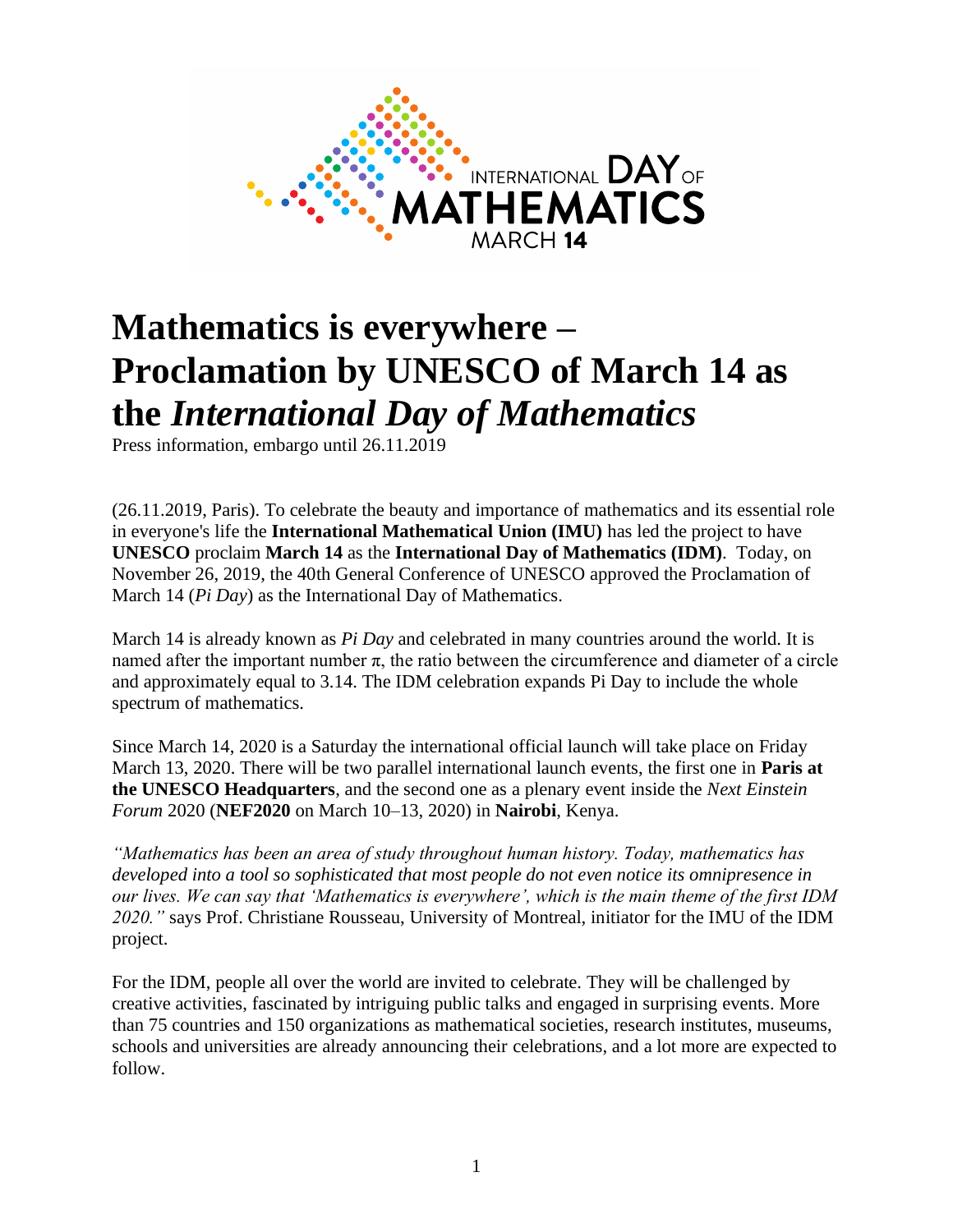The enthusiasm for this project is immense, especially on the African continent with many participating countries. *"In my opinion, having an International Day of Mathematics is long overdue, I know that mathematics makes our lives easier because there is mathematics in everything.*" — Prof. Adewale Solarin, past-president of African Mathematical Union.

### The **IDM website** is the main hub for the International Day of Mathematics, online [at](http://www.idm314.org/) **[www.idm314.org](http://www.idm314.org/)**.

It will host **information material** to be used by press and organizers (including logos and flyers in different languages) as well as **proposals for activities** related to the theme for everyone interested in hosting an event. All the official material provided through the website will be under an open license, which means it can be freely shared, translated and adapted.

## **Partners:**



The **International Mathematical Union (**IMU) is an international nongovernmental and non-profit scientific organization, with the purpose of promoting international cooperation in mathematics.

The IDM is communicated and supported by the IDM website, which is hosted by **IMAGINARY**, a non-profit organization to communicate modern mathematics. The website and the communication are financed by the **Klaus Tschira Foundation**, which supports natural sciences, mathematics and computer science in Germany.

## **Contacts for further information:**

Helge Holden, Secretary General of the International Mathematical Union [secretary@mathunion.org](mailto:secretary@mathunion.org)

Christiane Rousseau, Chair of the IDM Governing Board [idm@mathunion.org](mailto:idm@mathunion.org) +1 514 9156081

Andreas Matt, Managing Director of IMAGINARY and of the IDM website [andreas.matt@imaginary.org](mailto:andreas.matt@imaginary.org) +49 151 51836352



The International Mathematical Union, Hausvogteiplatz 11A, D-10117 Berlin, Germany. Email: imu.info@mathunion.org